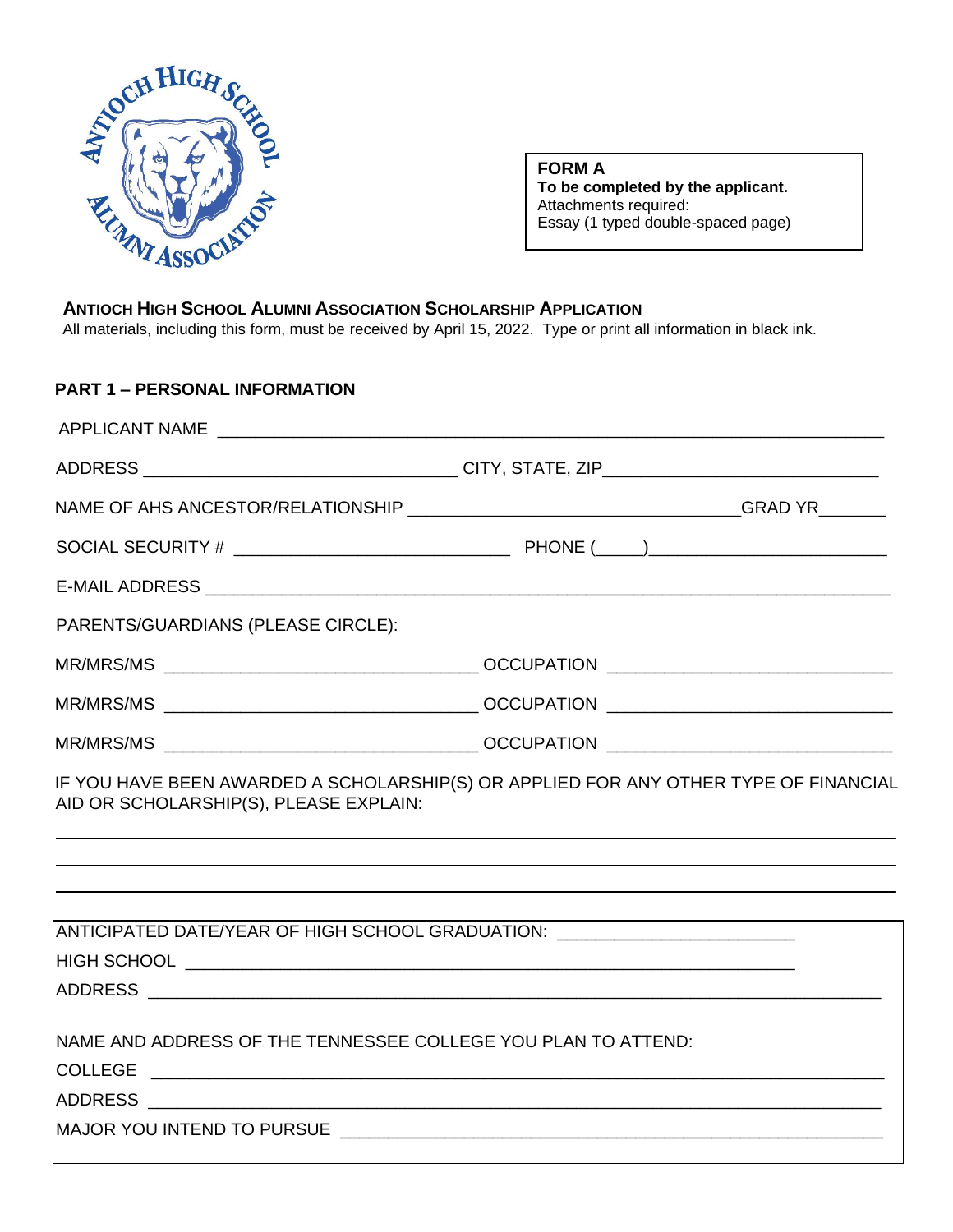

# **PART 2 - ESSAY**

In an essay, explain how this scholarship would benefit you in pursuing your educational goals. The essay should be typed and double-spaced on white paper, not more than 1 page in length. Be sure to include your name on the essay and include the essay with this application. Essay will be judged on subject content, composition, grammar and neatness.

# **PART 3 – COMMUNITY SERVICE**

List and describe the community service activities in which you were involved during high school or college. This may include activities for which you volunteered, participated in leadership and civic events, or from which your community and/or its residents benefited. Please use the space provided – DO NOT attach additional pages. Be sure to include the activities that you feel were most beneficial.

| <b>ACTIVITY</b> | <b>DATE</b> | <b>DESCRIPTION</b> |
|-----------------|-------------|--------------------|
|                 |             |                    |
|                 |             |                    |
|                 |             |                    |
|                 |             |                    |
|                 |             |                    |
|                 |             |                    |
|                 |             |                    |
|                 |             |                    |
|                 |             |                    |
|                 |             |                    |
|                 |             |                    |
|                 |             |                    |
|                 |             |                    |
|                 |             |                    |
|                 |             |                    |

Completed application and attachments must be received by April 15, 2022 by the**: Antioch High School Alumni Association Scholarship Program P.O. Box 513, Antioch, TN 37011**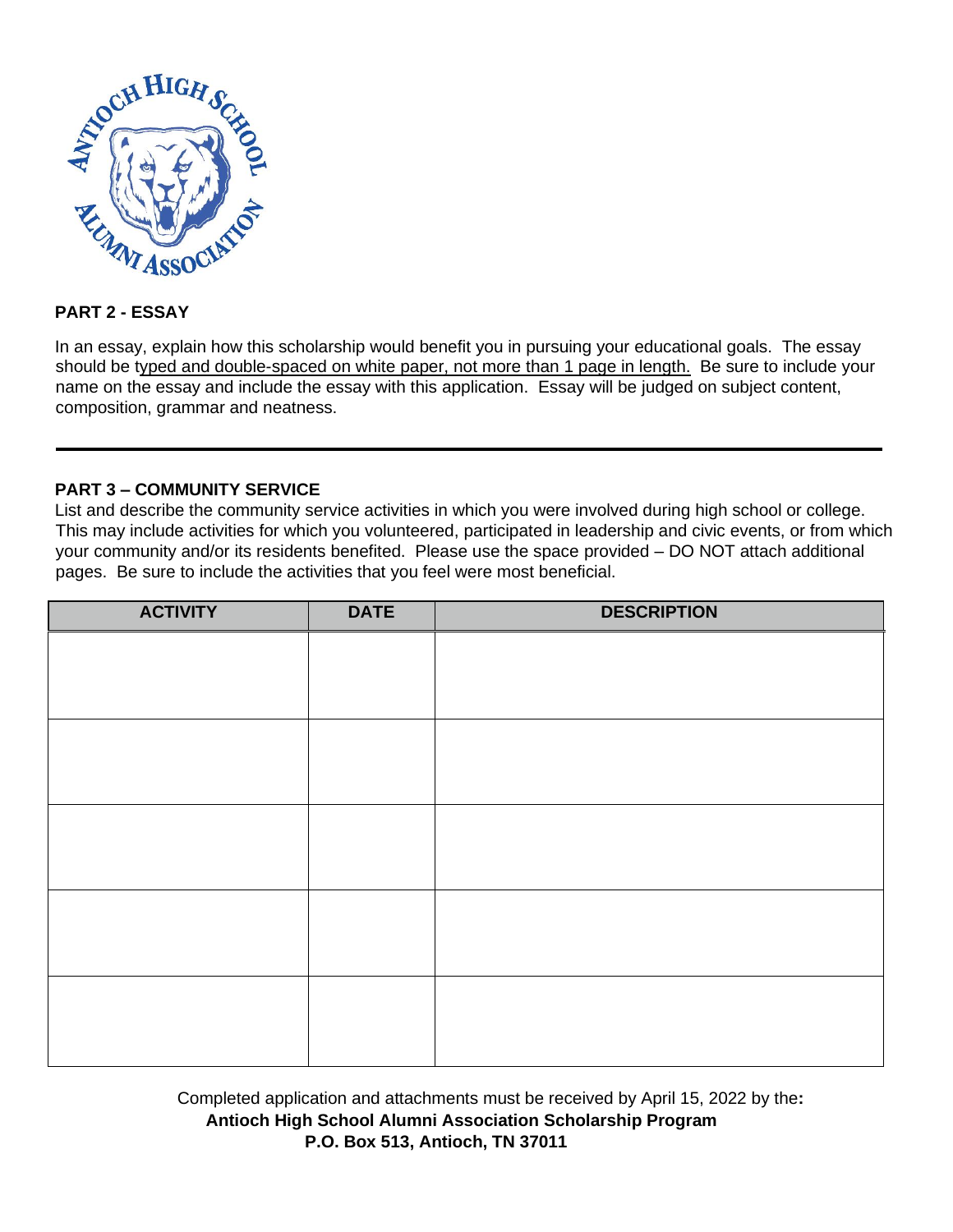

**Form B** To be completed by the applicant (Part 1) and the school official (Part 2).

Attachments required: Official school transcripts

### **ANTIOCH HIGH SCHOOL ALUMNI ASSOCIATION SCHOLARSHIP APPLICATION**

All materials, including this form, must be received by April 15, 2022. Type or print all information in black ink.

| PART 1 (TO BE COMPLETED BY THE APPLICANT)                                          | Please release my transcripts as application for the Antioch High School Alumni Association Scholarship. |  |
|------------------------------------------------------------------------------------|----------------------------------------------------------------------------------------------------------|--|
|                                                                                    |                                                                                                          |  |
|                                                                                    |                                                                                                          |  |
|                                                                                    |                                                                                                          |  |
|                                                                                    |                                                                                                          |  |
| PART 2 (TO BE COMPLETED BY THE SCHOOL OFFICIAL)                                    |                                                                                                          |  |
|                                                                                    |                                                                                                          |  |
|                                                                                    |                                                                                                          |  |
|                                                                                    |                                                                                                          |  |
|                                                                                    |                                                                                                          |  |
| CUMULATIVE GPA : ____________ on a ____________ scale<br>(i.e. 3.0 on a 4.0 scale) |                                                                                                          |  |
|                                                                                    |                                                                                                          |  |
|                                                                                    |                                                                                                          |  |
|                                                                                    |                                                                                                          |  |

**Please attach an official copy of this student's transcript with grades.**  Official transcripts and this form must be received by April 15, 2022 by the:

**Antioch High School Alumni Association Scholarship Program P.O. Box 513, Antioch, TN 37011**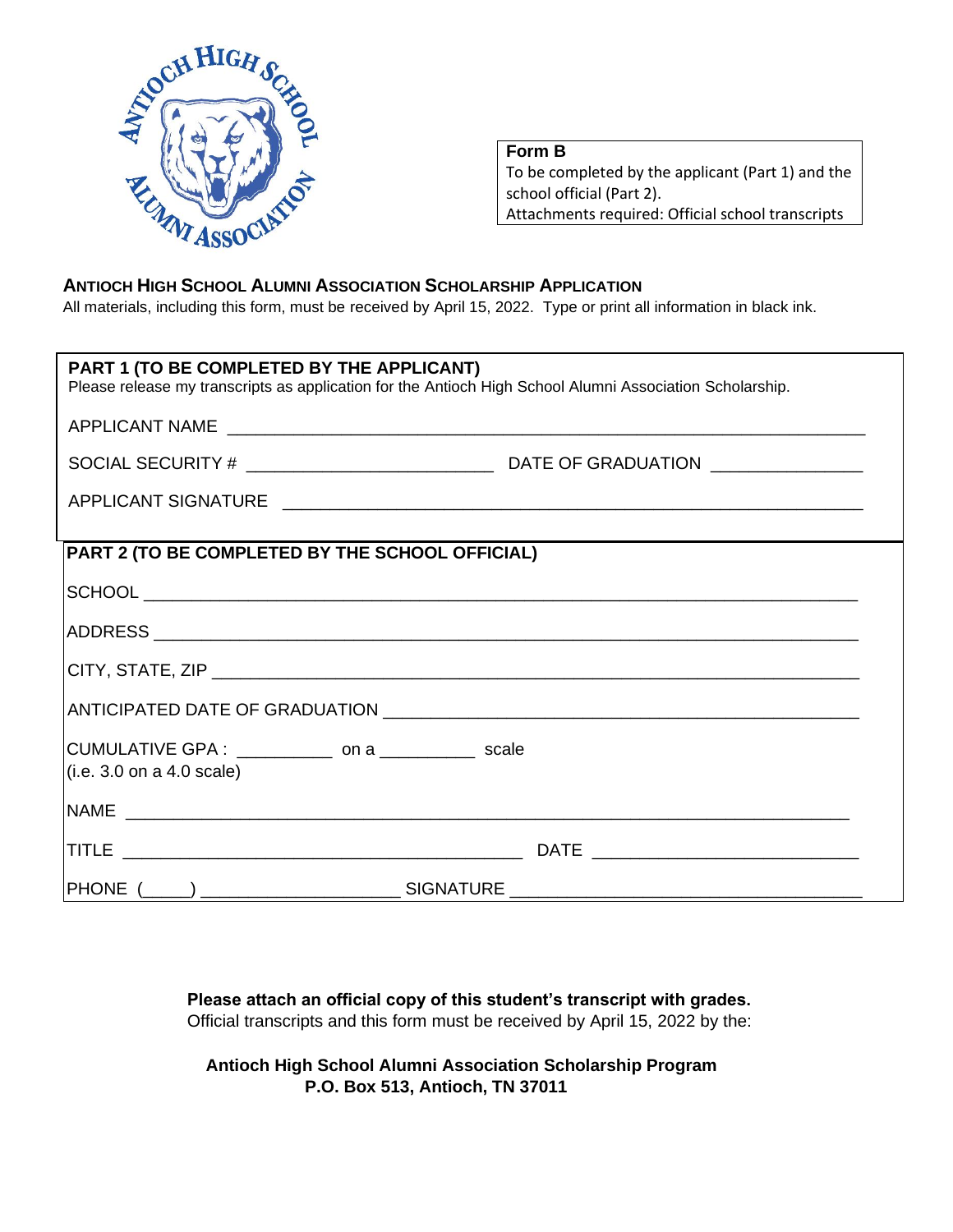

**FORM C To be completed by the applicant (Part 1) and his/her personal reference (Part 2).**  Attachment required: Reference letter – 2 pages maximum

### **ANTIOCH HIGH SCHOOL ALUMNI ASSOCIATION SCHOLARSHIP APPLICATION**

All materials, including this form, must be received by April 15, 2022. Type or print all information in black ink.

| <b>PART 1 (TO BE COMPLETED BY THE APPLICANT)</b> |                    |
|--------------------------------------------------|--------------------|
| <b>APPLICANT NAME</b>                            |                    |
| <b>SOCIAL SECURITY #</b>                         | DATE OF GRADUATION |
| <b>APPLICANT SIGNATURE</b>                       |                    |

### **PART 2 (TO BE COMPLETED BY THE PERSONAL REFERENCE)**

Please rate the applicant based on the attributes below.

|                           | <b>FAIR</b> | <b>GOOD</b> | <b>EXCELLENT</b> |
|---------------------------|-------------|-------------|------------------|
| <b>CONCERN FOR OTHERS</b> |             |             |                  |
| <b>ENERGY</b>             |             |             |                  |
| <b>WORK ETHIC</b>         |             |             |                  |
| <b>RESPECT FOR OTHERS</b> |             |             |                  |
| <b>EMOTIONAL MATURITY</b> |             |             |                  |
| <b>LEADERSHIP ABILITY</b> |             |             |                  |
| <b>SELF DISCIPLINE</b>    |             |             |                  |
| <b>CREATIVITY</b>         |             |             |                  |
| <b>OVERALL RATING</b>     |             |             |                  |

REFERENCE NAME

| REFERENCE SIGNATURE<br>١А |
|---------------------------|
|---------------------------|

**Important note to the personal reference: please attach a letter (no more than 2 pages) to this form, explaining the reasons you think this student is a deserving candidate for the scholarship.** 

Please keep in mind that the scholarship will be awarded based on the following criteria: community service activities and citizenship (25%), written communication skills (25%), academic achievement (25%), and financial need (25%).

Return form and letter to student OR mail to be received by April 15, 2022 by the:

**Antioch High School Alumni Association Scholarship Program**

#### **P.O. Box 513, Antioch, TN 37011**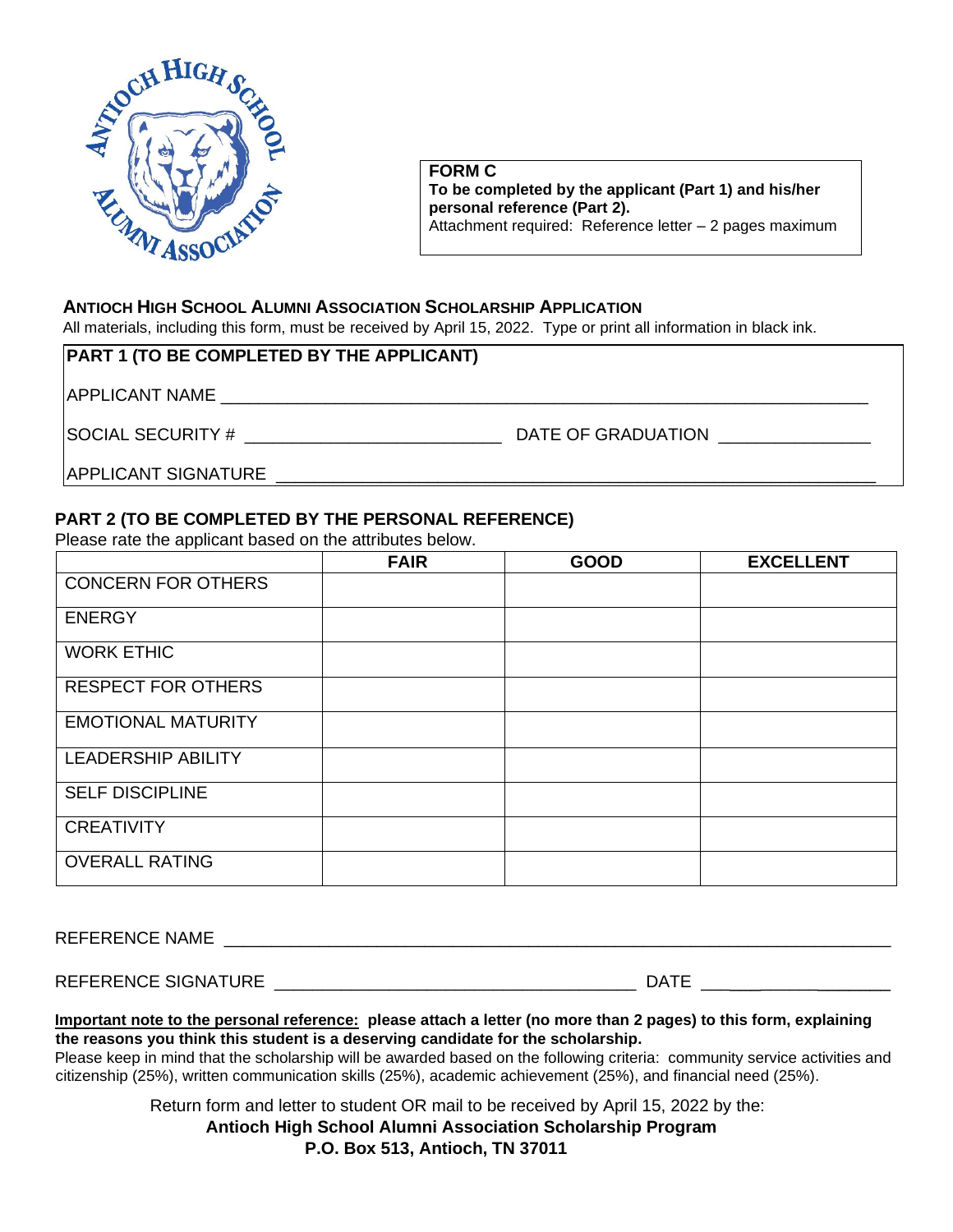

**FORM D FINANCIAL REVIEW FORM To be completed by applicant (PART 1) and Financial Aid Officer (Part 2).** 

### **ANTIOCH HIGH SCHOOL ALUMNI ASSOCIATION SCHOLARSHIP APPLICATION**

All materials, including this form, must be received by April 15, 2022. Type or print all information in black ink.

| PART 1 (TO BE COMPLETED BY THE APPLICANT)                                                                   |                                                                                                              |  |
|-------------------------------------------------------------------------------------------------------------|--------------------------------------------------------------------------------------------------------------|--|
|                                                                                                             |                                                                                                              |  |
|                                                                                                             |                                                                                                              |  |
|                                                                                                             |                                                                                                              |  |
|                                                                                                             |                                                                                                              |  |
|                                                                                                             |                                                                                                              |  |
|                                                                                                             |                                                                                                              |  |
|                                                                                                             |                                                                                                              |  |
|                                                                                                             |                                                                                                              |  |
|                                                                                                             |                                                                                                              |  |
|                                                                                                             | Disclosure Authorization: I hereby give representatives of the Student Financial Aid Office permission to    |  |
|                                                                                                             | discuss my financial circumstances with representatives of the Antioch High School Alumni Association        |  |
|                                                                                                             | Scholarship Program. Please complete the financial aid section of this form and place a copy in my file. The |  |
|                                                                                                             | form must be completed by your office and mailed to the AHSAA Scholarship Program by April 15, 2022.         |  |
|                                                                                                             |                                                                                                              |  |
| PART 2 (TO BE COMPLETED BY FINANCIAL AID OFFICE)                                                            |                                                                                                              |  |
|                                                                                                             |                                                                                                              |  |
| ESTIMATED FAMILY CONTRIBUTION                                                                               |                                                                                                              |  |
|                                                                                                             | Please report the estimated family contribution that the financial aid office used to package this student.  |  |
| method.                                                                                                     | The EFC calculation can be based upon federal methodology, institutional methodology or some other           |  |
|                                                                                                             | $EFC \$                                                                                                      |  |
|                                                                                                             |                                                                                                              |  |
|                                                                                                             |                                                                                                              |  |
|                                                                                                             |                                                                                                              |  |
| hereby certify that the information provided on this form is to the best of my knowledge, true and correct. |                                                                                                              |  |
|                                                                                                             |                                                                                                              |  |
|                                                                                                             |                                                                                                              |  |
|                                                                                                             |                                                                                                              |  |

Form must be received by **April 15, 2022** by the:

**Antioch High School Alumni Association Scholarship Program P.O. Box 513, Antioch, TN 37011**